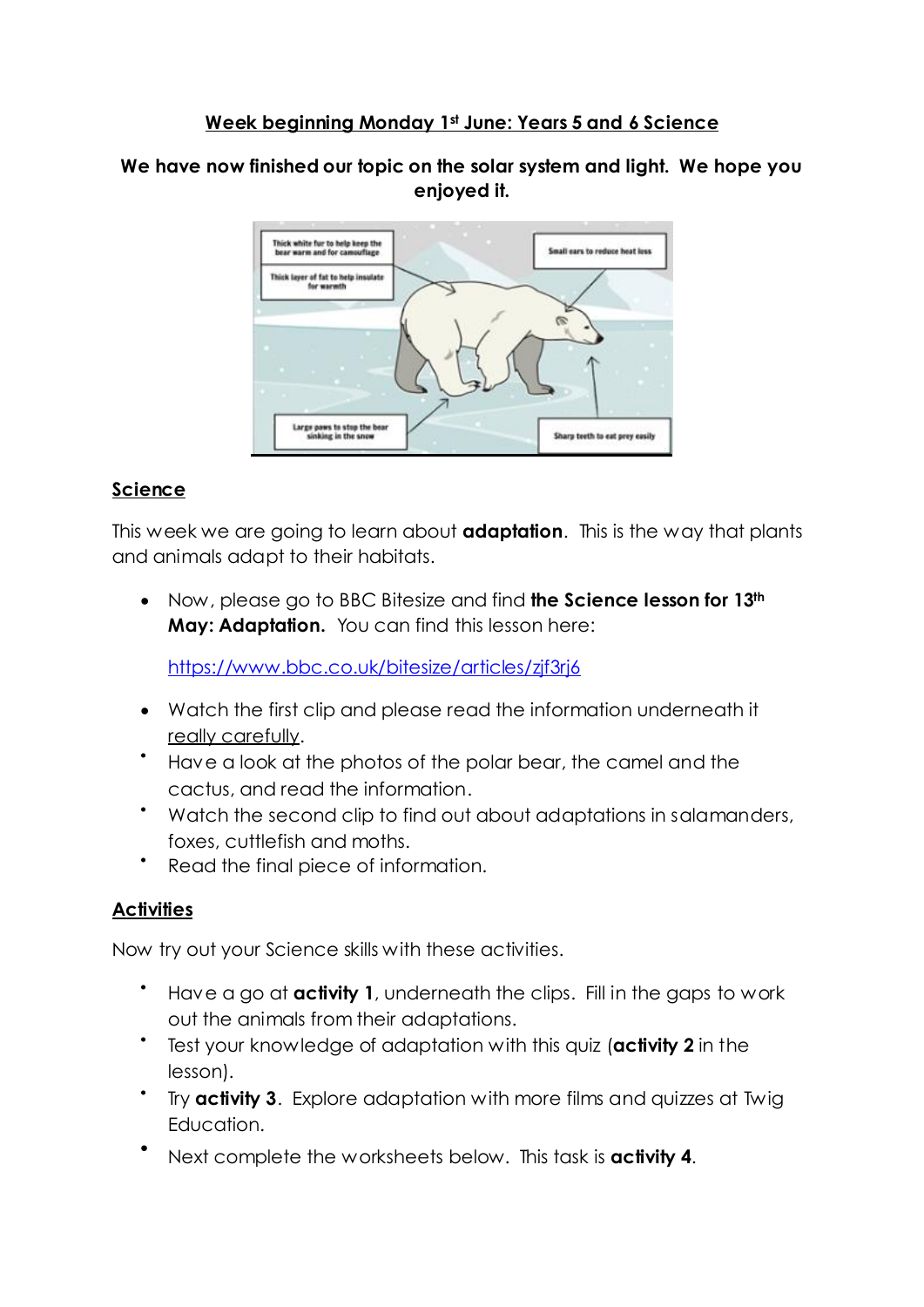# Evolution and inheritance quiz

|                                                                                                                                                               | Date:                                                                                                        |  |
|---------------------------------------------------------------------------------------------------------------------------------------------------------------|--------------------------------------------------------------------------------------------------------------|--|
|                                                                                                                                                               | Owl facts:                                                                                                   |  |
| Owls can fly. They nest in high places. They can rotate their heads almost all<br>the way around. With their big eyes, they can see well, even if it is dark. |                                                                                                              |  |
| Explain why these adaptations help the owl.                                                                                                                   |                                                                                                              |  |
| a)                                                                                                                                                            | Being able to nest high up is useful because:                                                                |  |
|                                                                                                                                                               |                                                                                                              |  |
|                                                                                                                                                               |                                                                                                              |  |
|                                                                                                                                                               | Being able to rotate their heads around helps the owl by:                                                    |  |
|                                                                                                                                                               |                                                                                                              |  |
|                                                                                                                                                               |                                                                                                              |  |
|                                                                                                                                                               | Seeing well in the dark is a useful adaptation as it:                                                        |  |
|                                                                                                                                                               |                                                                                                              |  |
|                                                                                                                                                               | Underline the correct answer.                                                                                |  |
|                                                                                                                                                               | When two different breeds of dog are bred together,<br>they inherit information from both parents to create: |  |
| α.<br>b.<br>c.                                                                                                                                                | a new breed of dog.<br>a new form of life.<br>an exact copy of one of the parents.                           |  |
|                                                                                                                                                               | b)<br>c)                                                                                                     |  |

3) Label this picture of a cheetah to identify three ways it has adapted to be a successful hunter.

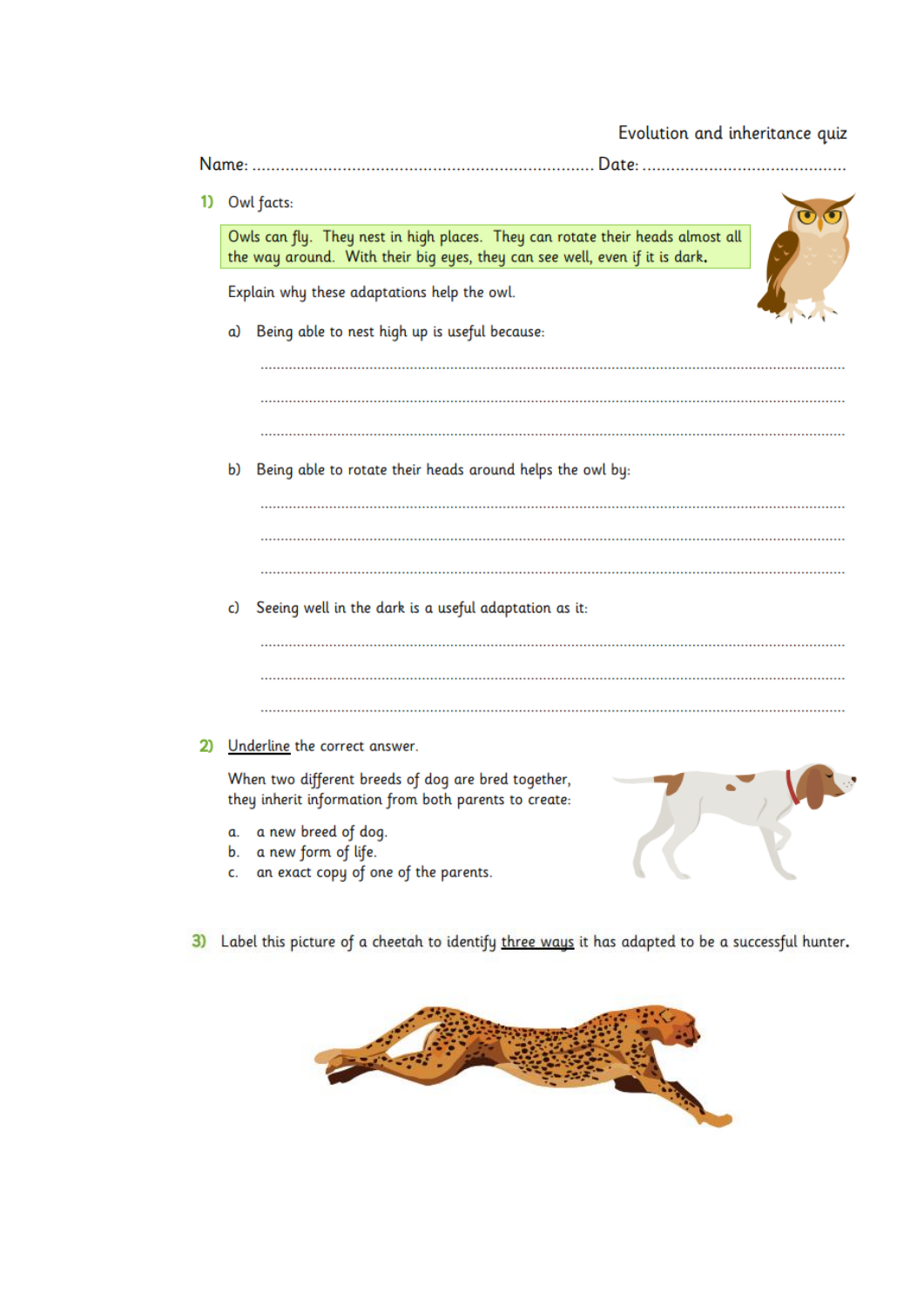4) Underline which of these is true.

#### Living things are organised on the Tree of life by...

- phylum and breed a)
- b) kingdom and phylum
- kingdom and breed c)
- 5) A food chain contains these things: grass, fox, sunshine and rabbit. Draw the food chain below showing how the energy moves along the food chain.

- 6) Here is a picture of a city-dwelling butterfly in the year 1800 with white wings. By 1875 the place where it lived was full of heavy pollution from new factories. The buildings became blackened with soot. Gradually, some of the butterflies adapted and became much darker in colour.
	- a. Explain why this is a good thing for the darker butterfly:
	- b. Explain how this colour change happened: c. What is most likely to have happened to the white butterflies that stayed in the city?